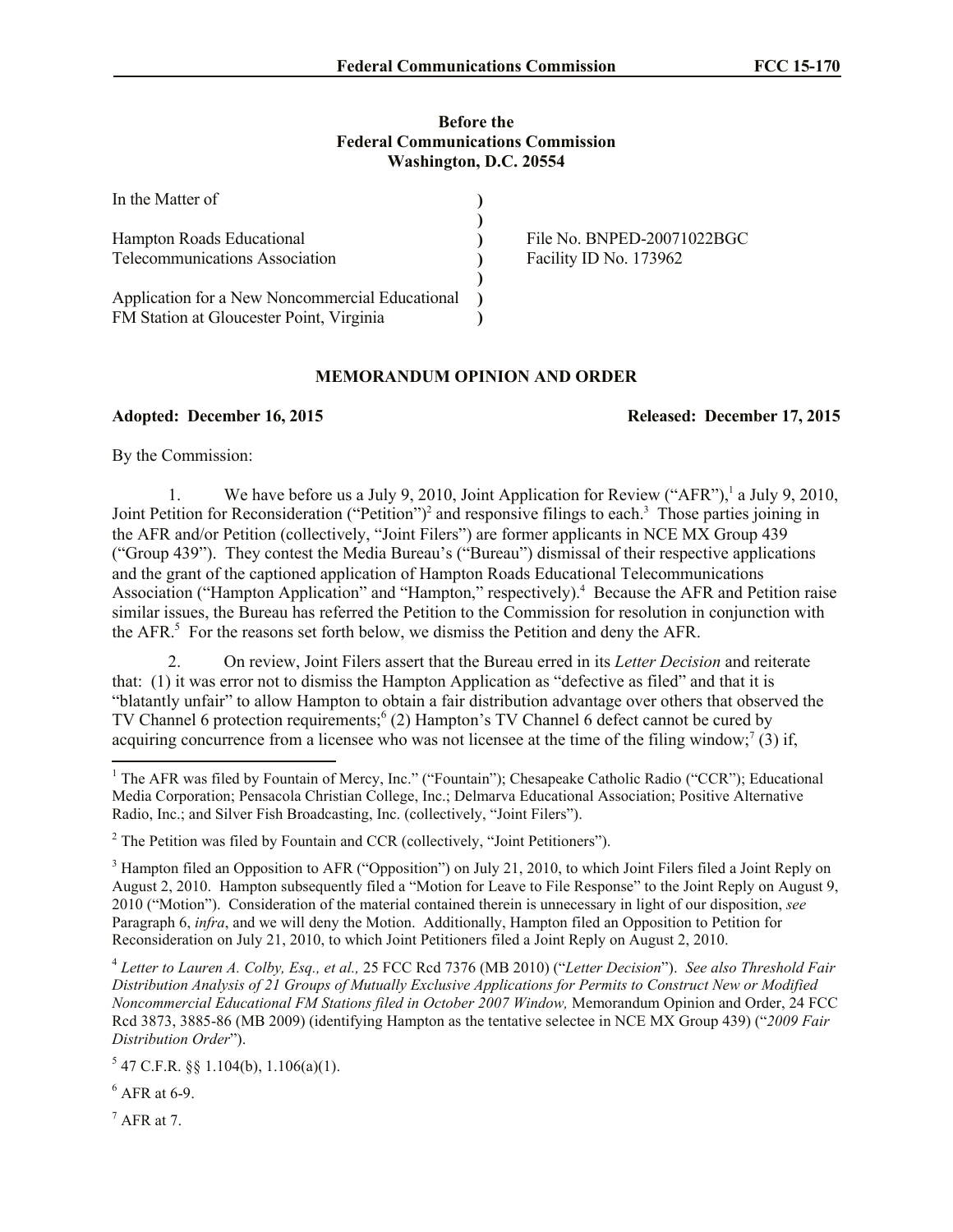*arguendo*, the Hampton Application's technical defect could be cured in such a fashion, the other applicants should have been allowed to amend their applications "to become more competitive now that concurrence from the new . . . [WTVR-TV] licensee is within the realm of availability";  $(4)$  the Commission does not prohibit the Bureau from granting multiple permits within a mutually-exclusive group;<sup>9</sup> and (5) the Commission is *required* to grant additional permits when the MX group includes applications not in conflict with any tentative selectee application.<sup>10</sup> In its Opposition, Hampton states that the AFR should be dismissed because Joint Filers failed to "state the form of relief sought," as required by Section 1.115(b)(4) of the Rules,<sup>11</sup> and it argues that it properly sought consent from the TV Channel 6 station licensee and that acceptance of its application did not in any way improve Hampton's comparative position.<sup>12</sup> In the Petition for Reconsideration, Joint Petitioners contest the dismissal of one of the MX Group 439 applications and grant of the Hampton Application for reasons set forth in the AFR.

3. *Procedural Matters.* We find that the AFR is not procedurally defective because it states the relief which Joint Filers seek, *i.e.,* the reinstatement of the dismissed applications in Group 439, the rescission of the grant of Hampton's Application and dismissal of that Application.<sup>13</sup> Under these circumstances, we conclude that the AFR meets the standard set forth in the Rules.<sup>14</sup>

4. We also find, however, that the Petition is procedurally defective. Section 1.104(b) of the Rules authorizes persons "desiring Commission consideration of a final action taken pursuant to delegated authority to file either a petition for reconsideration or an application for review (but not both)" within 30 days of public notice of that action.<sup>15</sup> Joint Petitioners have sought both reconsideration and review of the same actions. We therefore will dismiss the Petition.<sup>16</sup>

5. *Substantive Matters.* TV Channel 6 Protection*.* In 2009, the Bureau released two public notices regarding NCE FM licensing and the digital television transition. The first, released the day after the Bureau issued the *2009 Fair Distribution Order*, announced that it would continue to require that NCE applications comply with Section 73.525 with regard to all stations licensed to operate on TV Channel 6 as of September 7, 2008, and "clarifie[d] [its] processing policy" to state that an applicant's request for waiver of the Rule based on the expectation that the affected station would vacate Channel 6 as part of the then-upcoming digital transition would not suffice, and that it would dismiss all applications that failed to provide an unconditional consent from the affected Channel 6 station.<sup>17</sup> Further, it indicated that the Commission would establish in a subsequent public notice the date on which it would begin

l

<sup>11</sup> Opposition at 6-7, referencing  $47$  C.F.R.  $$1.115(b)(4)$ .

 $12$  *Id.* at 6, 8-9.

 $13$  AFR at 19.

<sup>14</sup> 47 C.F.R. § 1.115(b)(4). *See, e.g., Vodaphone Airtouch, PLC, and Bell Atlantic Corporation, et al.,* Memorandum Opinion and Order, 20 FCC Rcd 6439, 6446 (2005) (Application for Review filed pursuant to Section 1.115(b)(4) found procedurally acceptable).

 $15$  47 C.F.R. § 1.104(b).

<sup>16</sup> *See, e.g., Beasley Broadcast Group,* Memorandum Opinion and Order, 23 FCC Rcd 15949 n.1 (2008) (petitioner is entitled to file petition for reconsideration or application for review of bureau decision, but not both); *Edward W. St. John,* Memorandum Opinion and Order, 5 FCC Rcd 1192 n.1 (1990) (Commission dismisses petition for reconsideration filed by same person who also filed application for review of the same staff action).

<sup>17</sup> *See Media Bureau Provides Guidance to NCE FM Stations Regarding Television Channel 6 Protection Requirements*, Public Notice, 24 FCC Rcd 3916, 3916 (MB 2009) ("*April Public Notice*").

 $8$  AFR at 10.

 $9$  AFR 10-12.

<sup>10</sup> *Id.* at 11-13, 15-18, citing 47 U.S.C. § 307(b), *Policies to Promote Rural Radio Service and to Streamline Allotment and Assignment Procedures,* 24 FCC Rcd 5239 ¶ 15 (2009) and 5 U.S.C. § 706(2)(A).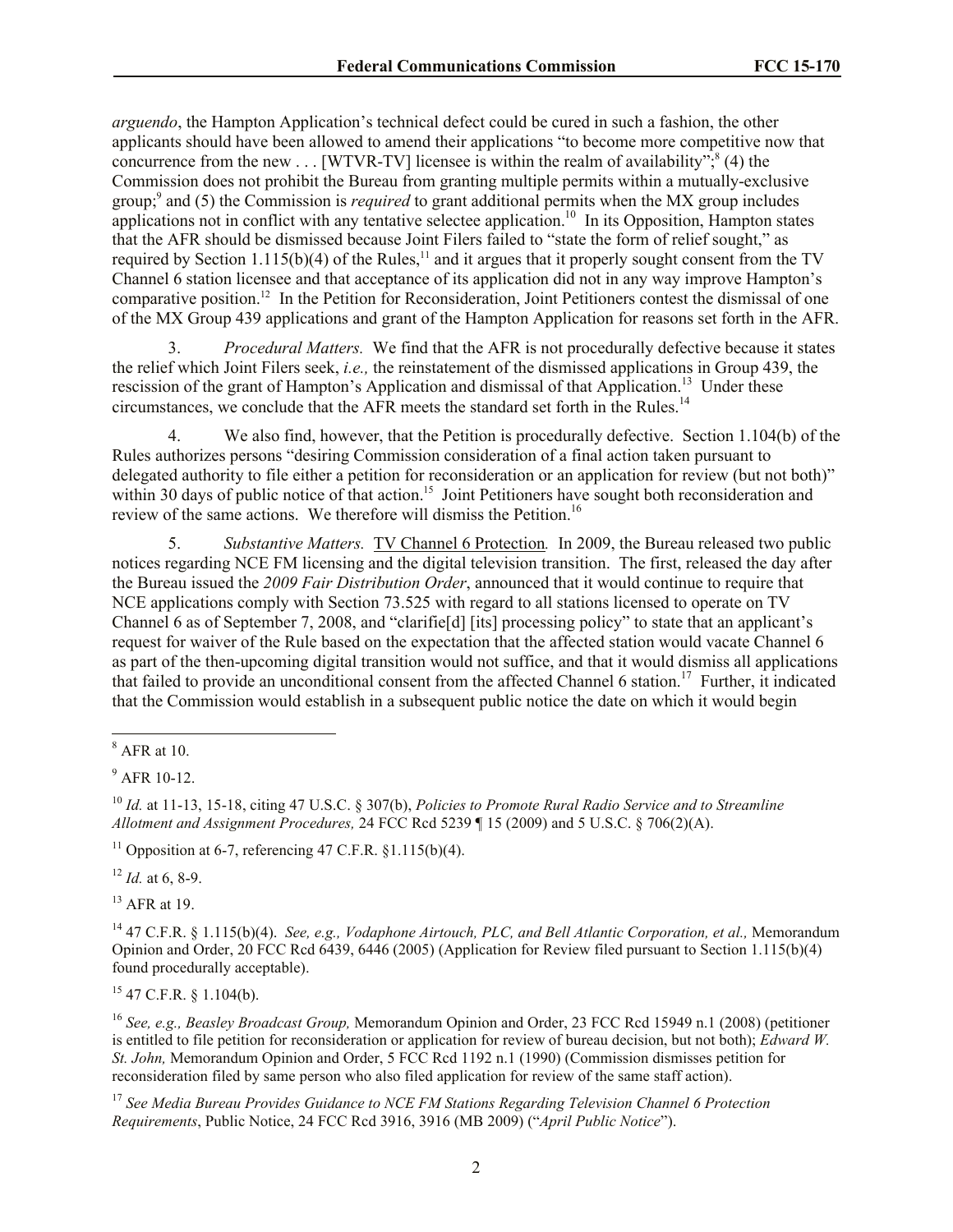accepting applications premised on the termination of analog TV Channel 6 transmissions.<sup>18</sup> The second public notice announced that as of October 27, 2009, the Commission would no longer protect TV Channel 6 stations that had terminated analog operations.<sup>19</sup> Nothing in these *Public Notices* limited or modified the rules under which affected applications would be processed.

6. We affirm the conclusion in the *Letter Decision* that it was harmless error not to dismiss the Hampton Application. Therein, the Bureau acknowledged that the Hampton Application was defective at the time of filing because it failed to comply with Section 73.525 of the Rules, having included a waiver request of Section 73.525 rather than a consent letter from the affected Channel 6 station's licensee.<sup>20</sup> However, the staff stated that, had it dismissed the Hampton Application for this technical acceptability defect prior to its selection as tentative selectee, Hampton would have been permitted under longstanding procedures to file a curative amendment and seek reinstatement of its application *nunc pro tunc* within 30 days of its dismissal.<sup>21</sup> In fact, the *2009 Fair Distribution Order* identifying Hampton as the tentative selectee in NCE MX Group 439 specifically afforded tentative selectees the opportunity to file curative amendments, provided that they were minor and did not alter the fair distribution qualifications of the applicant.<sup>22</sup> Despite Joint Filers' contrary protestations, Hampton's amendment filed on April 24, 2009, met these criteria; it was a minor amendment providing the consent of WTVR-TV's licensee, Community Television of Alabama License, LLC, filed within 30 days of the release date of the *2009 Fair Distribution Order*. 23 The AFR maintains that the Bureau decision "cannot be reconciled with the strict application of TV6 requirements that has led to numerous dismissed applications," but the applications in the cited cases all suffered from defects not present here. $24$  The result here fully accords with the Commission's prior determination that the subsequent termination of TV6 analog transmissions (similar to Hampton's amendment filing here) cured a Section 73.525 defect and thus permitted grant of the application. $25$ 

7. We also affirm the *Letter Decision* conclusion that the staff properly accepted a TV Channel 6 consent letter from the current licensee of WTVR-TV rather than the licensee as at the close of 2007 NCE Filing Window. Contrary to Joint Filers' claims,<sup>26</sup> acceptability issues, such as compliance

<sup>19</sup> *Media Bureau Establishes October 27, 2009, Initial Filing Date for Acceptance of Certain Noncommercial Educational FM Station Minor Change Applications,* Public Notice, 24 FCC Rcd 12598 (MB 2009).

20 *Letter Decision,* 25 FCC Rcd at 7380.

<sup>21</sup> *Id.* at 7381 n.34, citing *Commission States Future Policy on Incomplete and Patently Defective AM and FM Construction Permit Applications*, Public Notice, 56 RR 2d 776, 49 Fed. Reg. 47331 (Aug. 2, 1984), and *Heartland Ministries, Inc.*, Letter, 25 FCC Rcd 3572 (MB 2010) (suggesting that applicant could have complied with Section 73.525 by timely filing a curative amendment to its defective application within 30 days of its dismissal, rather than waiting 18 months).

<sup>22</sup> *Letter Decision,* 25 FCC Rcd at 7381 n.35, *citing 2009 Fair Distribution Order*, 24 FCC Rcd at 3887 n. 41.

<sup>23</sup> Hampton explains that, after the *April Public Notice* had clarified that it required a consent letter in lieu of its waiver request, it immediately commenced negotiations with WTVR-TV's licensee, negotiated and received the consent letter, and filed the amendment providing it. Opposition at 6.

<sup>24</sup> *See* AFR at 9. In *Heartland Ministries, Inc.,* the Bureau rejected the NCE FM applicant's amendment submitting the Channel 6 station's consent letter because it was filed beyond the 30 day reconsideration period. *Heartland Ministries, Inc.,* Letter, 25 FCC Rcd 3572, 3574 (MB 2010). In *Family Life Educational Foundation*, which predated the *April Public Notice,* the NCE FM applicant had failed to submit a consent letter from the Channel 6 licensee, relying only on the station's anticipated digital operation on a channel other than Channel 6. *Family Life Educational Foundation*, Letter, 23 FCC Rcd 4779 (MB 2008). Here, as noted by the Bureau, Hampton filed the WTVR-TV consent letter within the 30-day reconsideration period following the *2009 Fair Distribution Order*.

<sup>25</sup> *See BVM Helping Hands*, Memorandum Opinion and Order, 29 FCC Rcd 6464, 6465 (2015).

 $26$  AFR at 8.

 $\overline{\phantom{a}}$ <sup>18</sup> *Id*. at 3917.